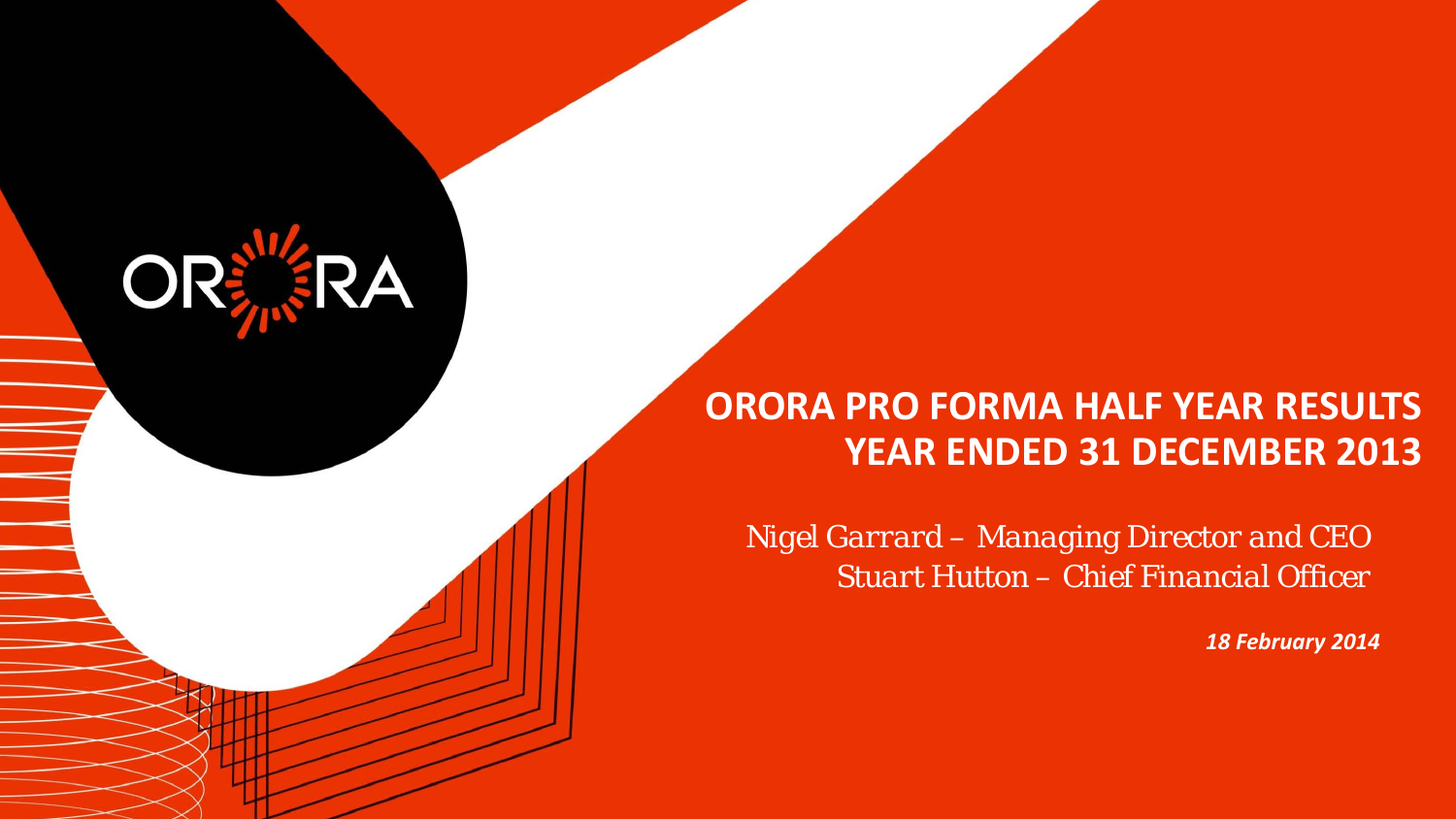# *Disclaimer*



This presentation should be read in conjunction with the Demerger Booklet that was released to ASX on 1 November 2013 and which can be found on the Orora website (www.ororagroup.com). The information contained in this presentation is for informational purposes only. The information contained in this presentation is not investment or financial product advice and is not intended to be used as the basis for making an investment decision. This presentation has been prepared without taking into account the investment objectives, financial situation or particular needs of any particular person, and you should consult your financial, legal, taxation or other professional adviser before making any such investment decision. This presentation contains historical financial information of Orora after applying pro forma adjustments that were considered appropriate to reflect the indicative effect of the Demerger as described in the Demerger Booklet.

#### **Forward Looking Statements**

This presentation contains forward-looking statements that involve subjective judgment and analysis and are subject to significant uncertainties, risks and contingencies, many of which are outside the control of, and are unknown to Orora. Forward-looking statements can generally be identified by the use of forward-looking words such as "may", "will", "expect", "intend", "plan", "seeks", "estimate", "anticipate", "believe". "continue", or similar words.

No representation, warranty or assurance (express or implied) is given or made in relation to any forward looking statement by any person (including Orora). In addition, no representation, warranty or assurance (express or implied) is given in relation to any underlying assumption or that any forward looking statements will be achieved. Actual future events may vary materially from the forward looking statement and the assumptions on which the forward looking statements are based. Given these uncertainties, readers are cautioned not to place undue reliance on such forward looking statements. In particular, we caution you that these forward looking statements are based on management's current economic predictions and assumptions and business and financial projections. Orora's business is subject to uncertainties, risks and changes that may cause its actual results, performance or achievements to differ materially from any future results, performance or achievements expressed or implied by these forward-looking statements. The factors that may affect Orora's future performance include, among others:

- Changes in the legal and regulatory regimes in which Orora operates;
- Changes in behaviour of Orora's major customers;
- Changes in behaviour of Orora's major competitors;
- The impact of foreign currency exchange rates; and
- General changes in the economic conditions of the major markets in which Orora operates.

These forward looking statements speak only as of the date of this presentation. Subject to any continuing obligations under applicable law or any relevant stock exchange listing rule, Orora disclaims any obligation or undertaking to publicly update or revise any of the forward looking statements in this presentation, whether as a result of new information, or any change in events conditions or circumstances on which any statement is based.

#### **Non-IFRS information**

Throughout this presentation, Orora has included certain non-IFRS financial information. This information is presented to assist in making appropriate comparisons with prior periods and to assess the operating performance of the business. Orora uses these measures to assess the performance of the business and believes that the information is useful to investors. Orora relies on the exemption available under Australian Securities and Investments Class Order 08/15 which provides that a listed disclosing entity is relieved from the requirement to prepare and lodge a half-year financial report and directors' report during the first financial year of the entity, where the financial year lasts for 8 months or less. Orora's first financial year as a disclosing entity commenced on 18 December 2013 and will end on 30 June 2014. Orora will not lodge a half-year financial report and director's report for the half-year ended 31 December 2013. Orora is also not required to release an Appendix 4D and other documents under ASX Listing Rule 4.2A. The financial information included in this presentation has been prepared on a pro forma basis and has not been audited.

#### **Demerger Impairment**

As part of the Demerger, as outlined in the Scheme Booklet, in December 2013 an impairment charge of \$209M was booked in Orora's Fibre Division. This will be treated as a significant item for statutory purposes for the year ending 30 June 2014. This impairment has been excluded from pro forma earnings in this presentation.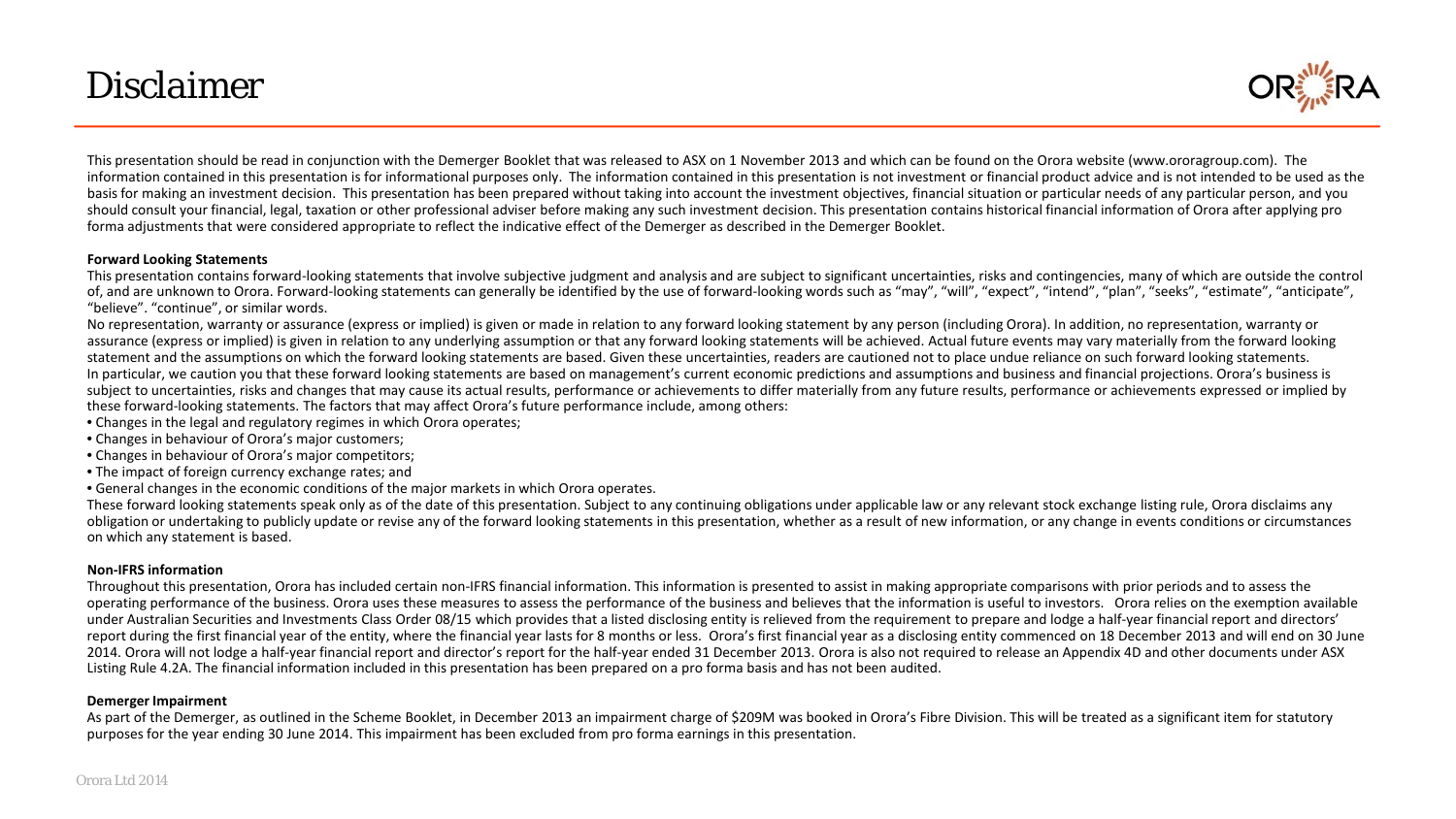

3

# **Solid first half result, in line with expectations**

- Strong earnings growth
- "Self help" cost reduction program on track
- Interim ordinary dividend of 3.0 cents per share unfranked (represents payout ratio of approx 70% of pro forma earnings)

## **Demerger implemented successfully**

- Separation program achieved on schedule
- Listed on ASX 18 December 2013

## **Establishment of Orora Limited Board & Management Team**

- Ms Abi Cleland & Ms Samantha Lewis appointed to the Board
- Executive appointments:
	- Stuart Hutton, Chief Financial Officer
	- David Lewis, Group General Manager, Strategy
	- Ann Stubbings, Group General Counsel & Company Secretary

# **Underlying Pro forma Earnings Summary (EBIT)**

| A\$ Million          | <b>1H13</b>      | 1H14         | Δ%   |
|----------------------|------------------|--------------|------|
| Australasia          | $57.4^{(1),(2)}$ | $69.4^{(2)}$ | 20.9 |
| <b>North America</b> | 21.1             | 27.9         | 32.4 |
| <b>TOTAL</b>         | 78.5             | 97.3         | 24.0 |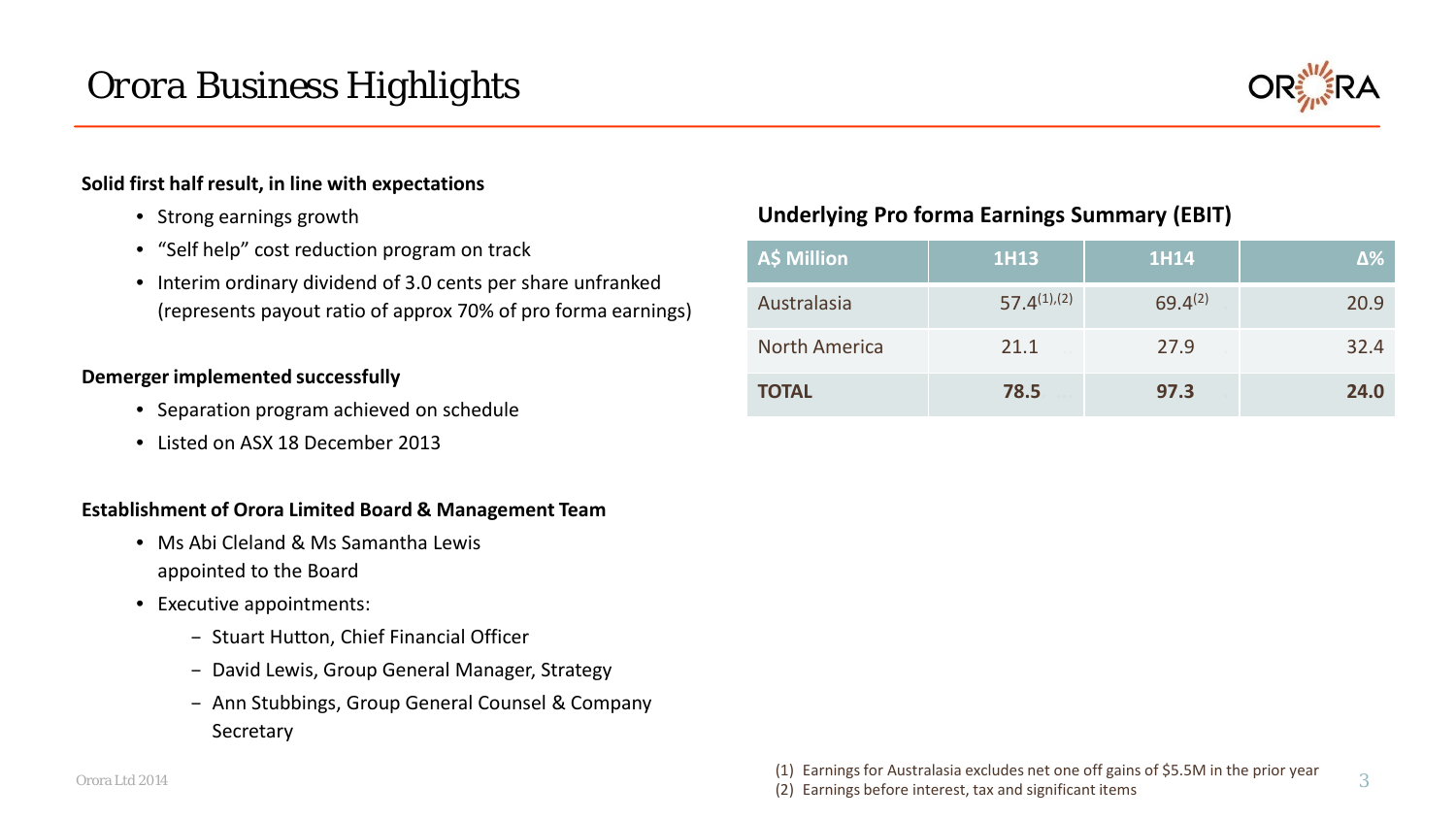# *Orora safety performance*





### **Long-term safety performance improvement**

- 37% improvement in RCFR in last 5 years
- 27% improvement in LTIFR in last 5 years
- Not pleased with past 12-24 months safety is a long term journey

**World-class, employee-led program in Australasian Cartons division**

- Winner of 2013 Amcor CEO Outperformance Award for Safety
- Pilot for broader roll-out

## **Strengthened Orora-wide safety leadership team**

- Reviewed focus, scope and authority
- Recent safety leadership appointment

\*Six months ended 31 December 2013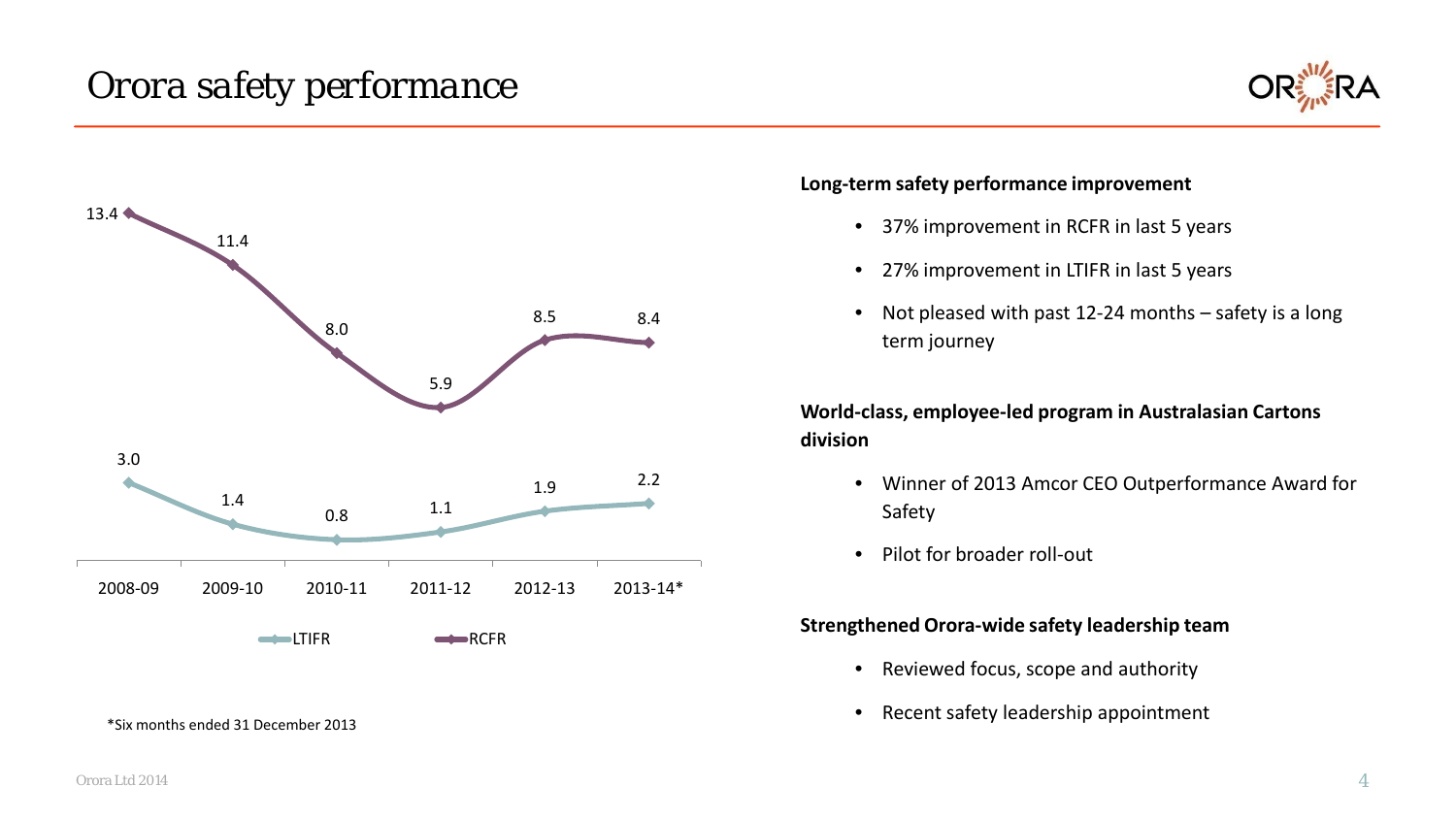

## **Firm sales and earnings growth**

- Higher volumes in glass and distribution businesses. Volumes were generally steady in remaining businesses apart from softness in the carbonated beverages segment
- Cost improvement & efficiency benefits driving margin improvement
- Favourable FX impact Sales \$71M, EBIT \$3M
- Portfolio exits and footprint rationalisation

### **Positive business group operating cash flow**

- Stable earnings streams
- Significant capital invested in recent years providing platform for strong cash flows in future

### **Initial shareholder returns**

- Declared interim dividend of 3.0 cents per share (unfranked)
- 1H14 RoAFE impacted by inclusion of B9 asset
- RoAFE is improving on a pro forma basis

| A\$ million                                        | 1H13      | <b>1H14</b> | Δ%   |
|----------------------------------------------------|-----------|-------------|------|
| <b>Sales</b>                                       | 1,491.0   | 1,609.8     | 8.0% |
| <b>EBITDA</b>                                      | 142.5     | 158.6       | 11.3 |
| <b>EBIT</b> (reported)                             | 84.0      | 97.3        | 15.9 |
| EBIT (underlying)                                  | 78.5      | 97.3        | 24.0 |
| Underlying Pro forma<br><b>Operating Cash Flow</b> | 102.1     | 114.3       |      |
| RoAFE (%)                                          | 10.7      | 9.4         |      |
| Dividend (cents)                                   | <b>NA</b> | 3.0         |      |

# **Solid first half performance in line with expectations**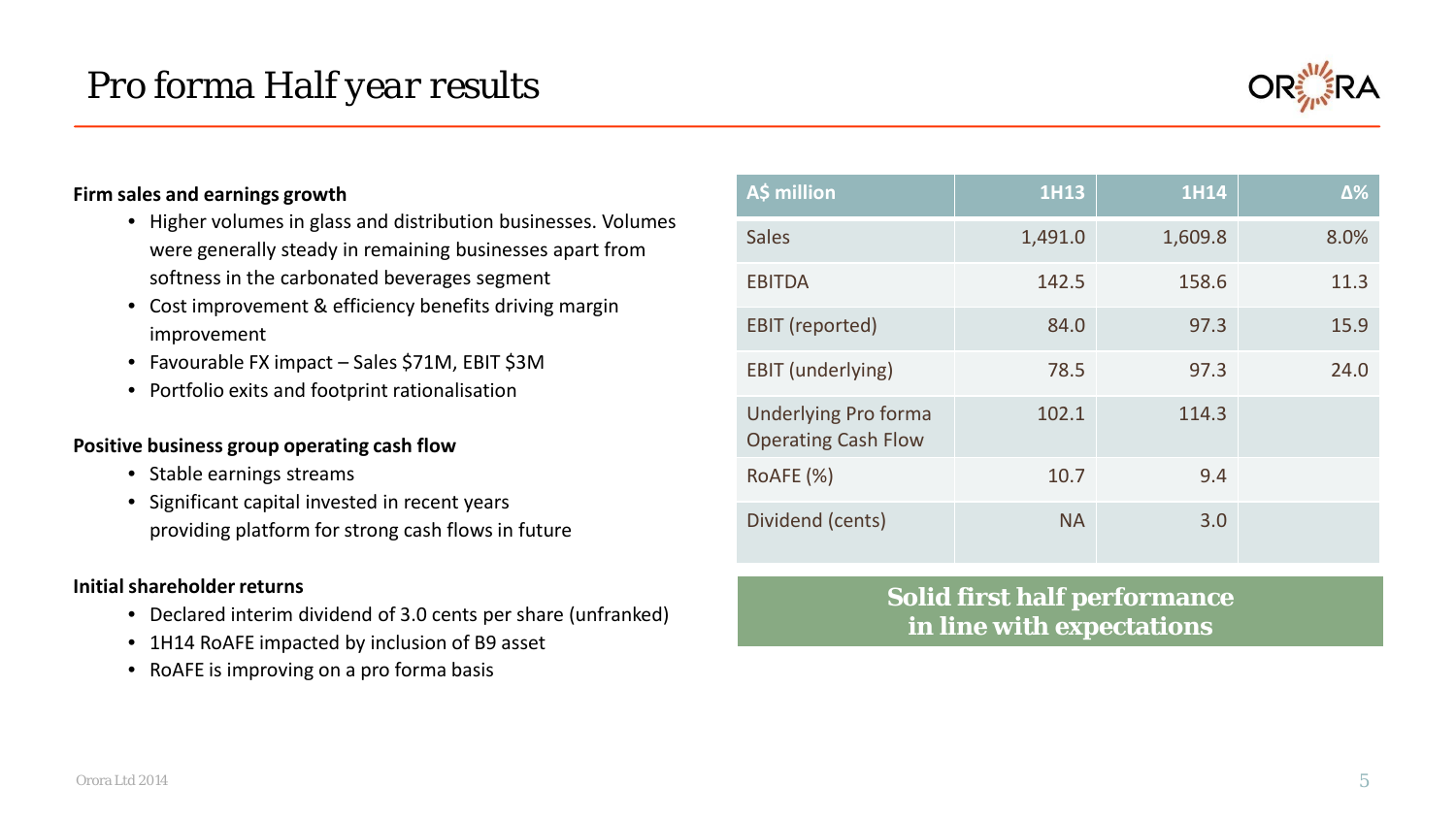

# **Underlying Pro forma Earnings Summary (EBIT)**

| <b>A\$ Million</b>                              | 1H13    | 1H14  | Δ%    |
|-------------------------------------------------|---------|-------|-------|
| Sales Revenue                                   | 1,004.3 | 983.4 | (2.1) |
| <b>EBIT</b> (underlying)                        | 57.4    | 69.4  | 20.9  |
| Underlying EBIT Margin %                        | 5.7     | 7.1   | 24.6  |
| <b>Underlying Pro forma</b><br><b>Cash Flow</b> | 85.8    | 89.8  |       |

**Realisation of cost benefits a key focus \$30 - \$40 million of targeted total cost reduction benefits expected to be realised in 2013/14**

# **Operating results in line with expectations**

- Improved volumes in glass offset by reduction in beverage cans
- Volumes in general steady
- Increased earnings in Fibre and Beverage divisions
- Ongoing focus on cost benefits
	- Petrie Mill & Thomastown site closures positive earnings impact, reduced sales, project delivered "on cost"
	- \$16M of benefits from cost reduction initiatives delivered during the half
	- On track to achieve \$30-40M of total cost reduction benefits in FY14

## **Botany recycled paper mill began commissioning in October 2012**

- Expected ramp up period is 2-3 years "on track"
- Machine exceeding quality expectations
- Orora North America exports commenced January 2014
- Reliability improving cost reduction benefits to come

## **Risk management - securing long-term gas supply**

• 10-year Gas Supply Option Agreement with Strike Energy Limited from 2017 to supply Glass division in Gawler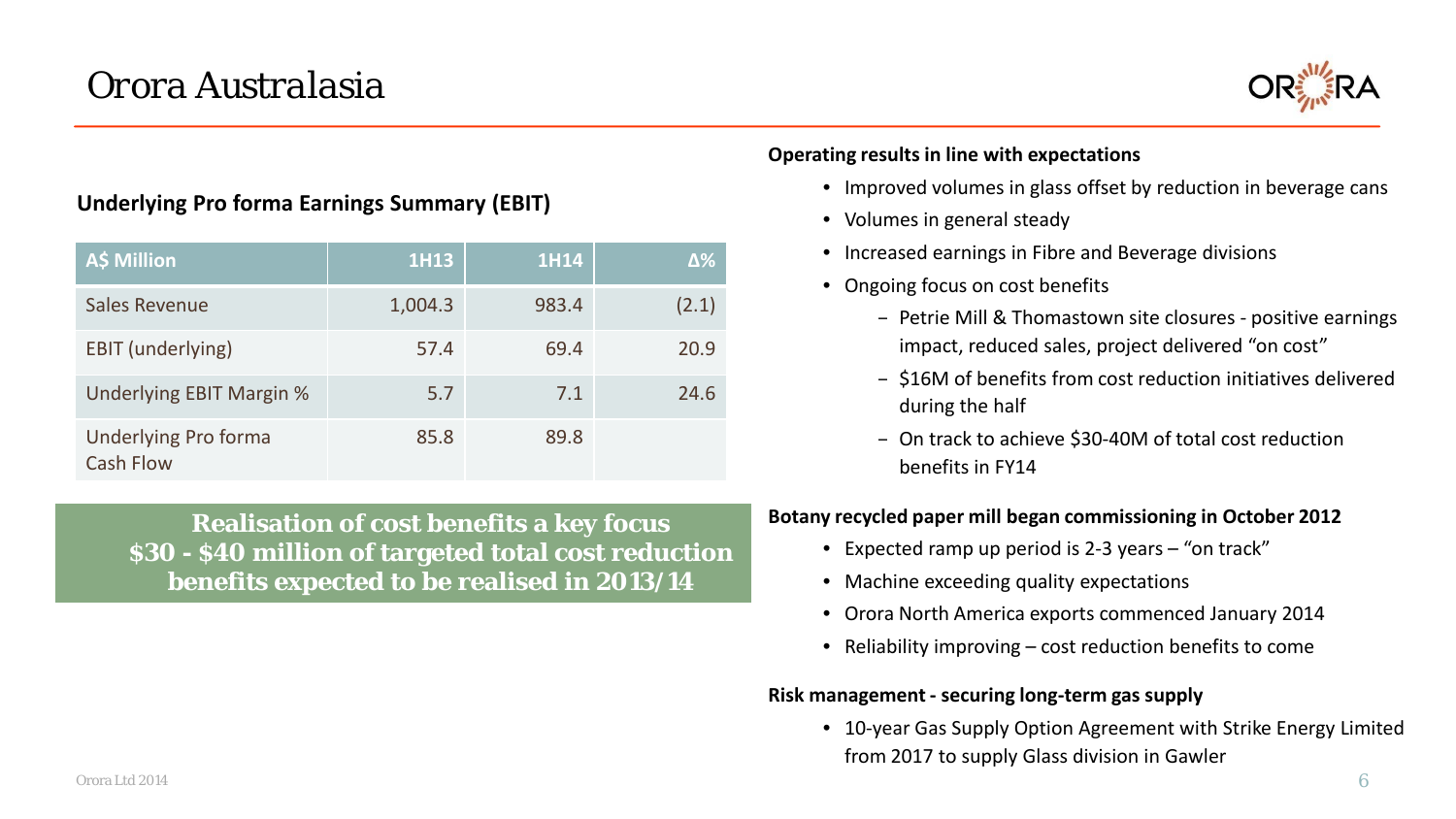# *Australasia EBIT growth*





**On track execution of "self help" cost reduction initiatives driving earnings Given subdued economic conditions, short to medium term priority remains delivery of the substantial targeted cost reduction benefits available over next few years**

\*Excludes one-off items: gains on sale and lease back agreements \$30M and pension curtailment benefit \$15M offset by Botany paper mill non-capitalised delay costs of (\$24M) and cost reduction programs (\$15M) ^As a result of sale and lease back transaction completed in pcp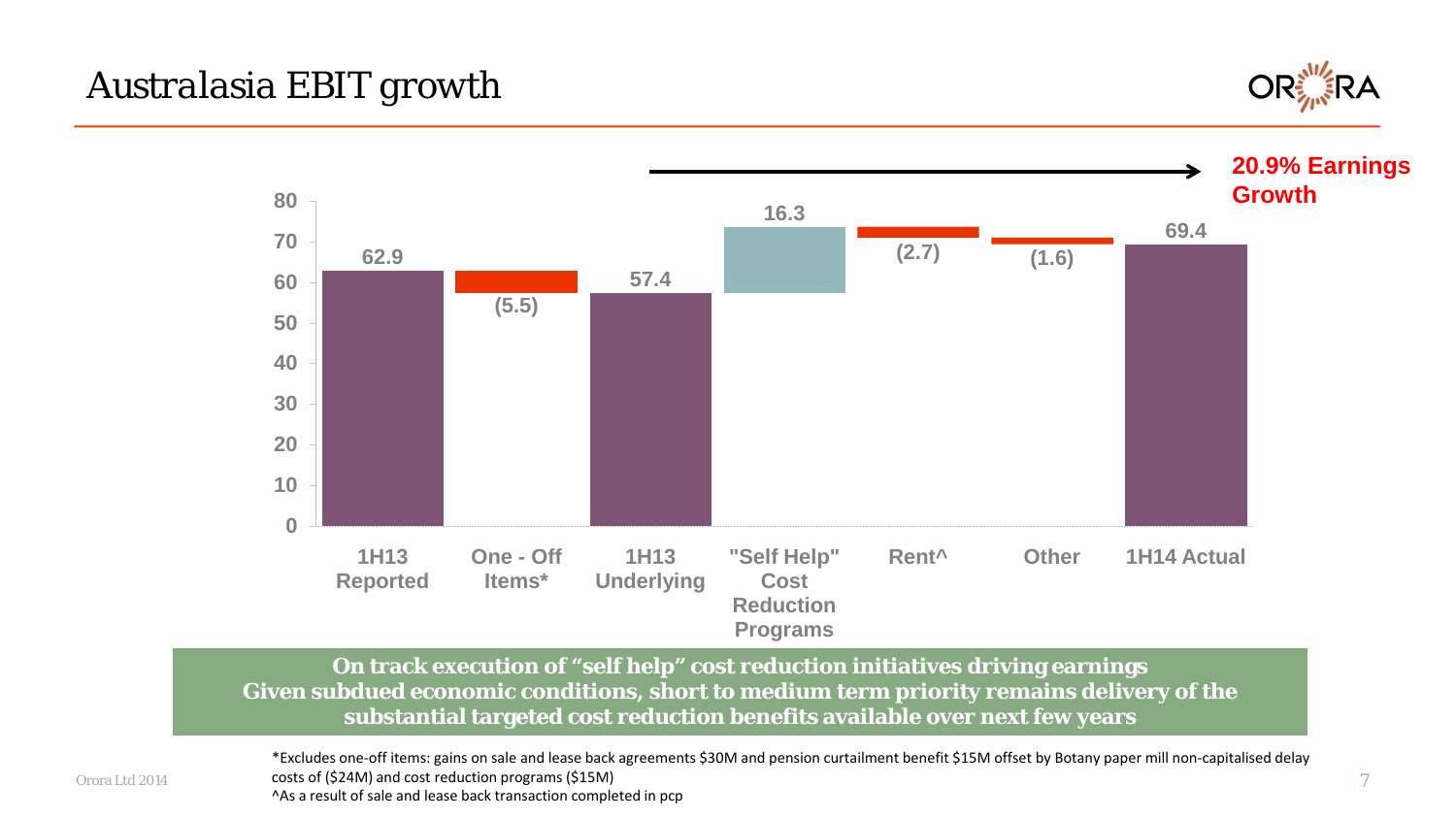

| A\$ Million                        | <b>Total targeted cost</b><br>reduction benefit | <b>Cost reduction</b><br>achieved in FY13 | <b>Cost reduction</b><br>achieved in H1FY14 | <b>Remaining targeted cost</b><br>reduction benefits |
|------------------------------------|-------------------------------------------------|-------------------------------------------|---------------------------------------------|------------------------------------------------------|
| <b>Recycled Paper Mill</b>         | 50.0                                            | $-$                                       |                                             | 50.0                                                 |
| Portfolio exits/plant closures     | 18.0                                            | 8.0                                       | 8.2                                         | 1.8                                                  |
| Cost improvement                   | 25.0                                            | 4.0                                       | 8.1                                         | 12.9                                                 |
| <b>Total cost reduction target</b> | 93.0                                            | 12.0                                      | 16.3                                        | 64.7                                                 |

**\$16M of cost reduction benefits delivered during the half Since inception, on track to realise \$30 - \$40M of total cost reduction benefits in FY14 Balance over the next few years(1)**

<sup>(1)</sup> Extent of increased earnings from potential cost reduction benefits a function of a number of factors; subject to general market conditions, competitor pricing strategies and ability of Orora to pass on or offset any cost increases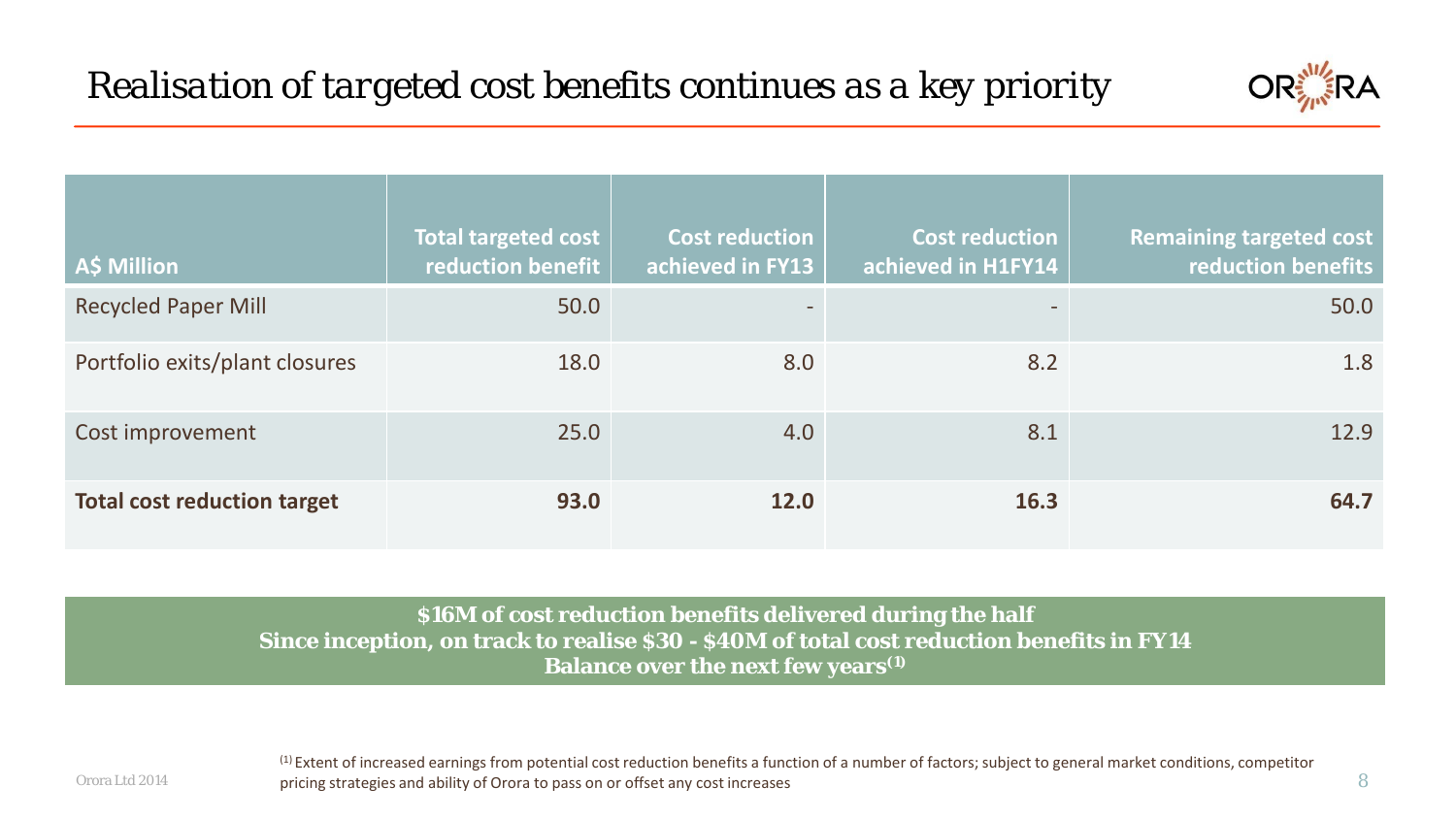

# **Underlying Pro forma Earnings Summary (EBIT)**

| <b>A\$ Million</b>          | <b>1H13</b> | <b>1H14</b> | $\Delta\%$ |
|-----------------------------|-------------|-------------|------------|
| <b>Sales Revenue</b>        | 486.7       | 626.4       | 28.7       |
| <b>EBIT</b>                 | 21.1        | 27.9        | 32.2       |
| <b>EBIT Margin %</b>        | 4.3         | 4.5         | 4.7        |
| <b>Underlying Cash Flow</b> | 16.3        | 24.5        |            |
|                             |             |             |            |
| <b>US\$ Million</b>         | <b>1H13</b> | <b>1H14</b> | $\Delta\%$ |
| <b>Sales Revenue</b>        | 505.4       | 577.3       | 14.2       |
| <b>EBIT</b>                 | 21.9        | 25.7        | 17.4       |

**Underlying market conditions remain flat**

# **Strong sales growth**

- Higher organic sales and new business won in the Landsberg distribution division - gained market share in most regions
- Manufacturing division increased sales volume to existing customers and gained market share
- Focus on securing large strategic corporate accounts & leveraging expanded footprint to win new business

# **Increased earnings**

- Higher earnings resulting from increased sales
- EBIT margin improvement due to productivity gains
- ONA successfully passed through previously incurred higher paper prices

# **FX benefit**

• Translational benefit on North America sales and earnings \$70.4 million and \$3.1 million on pcp, respectively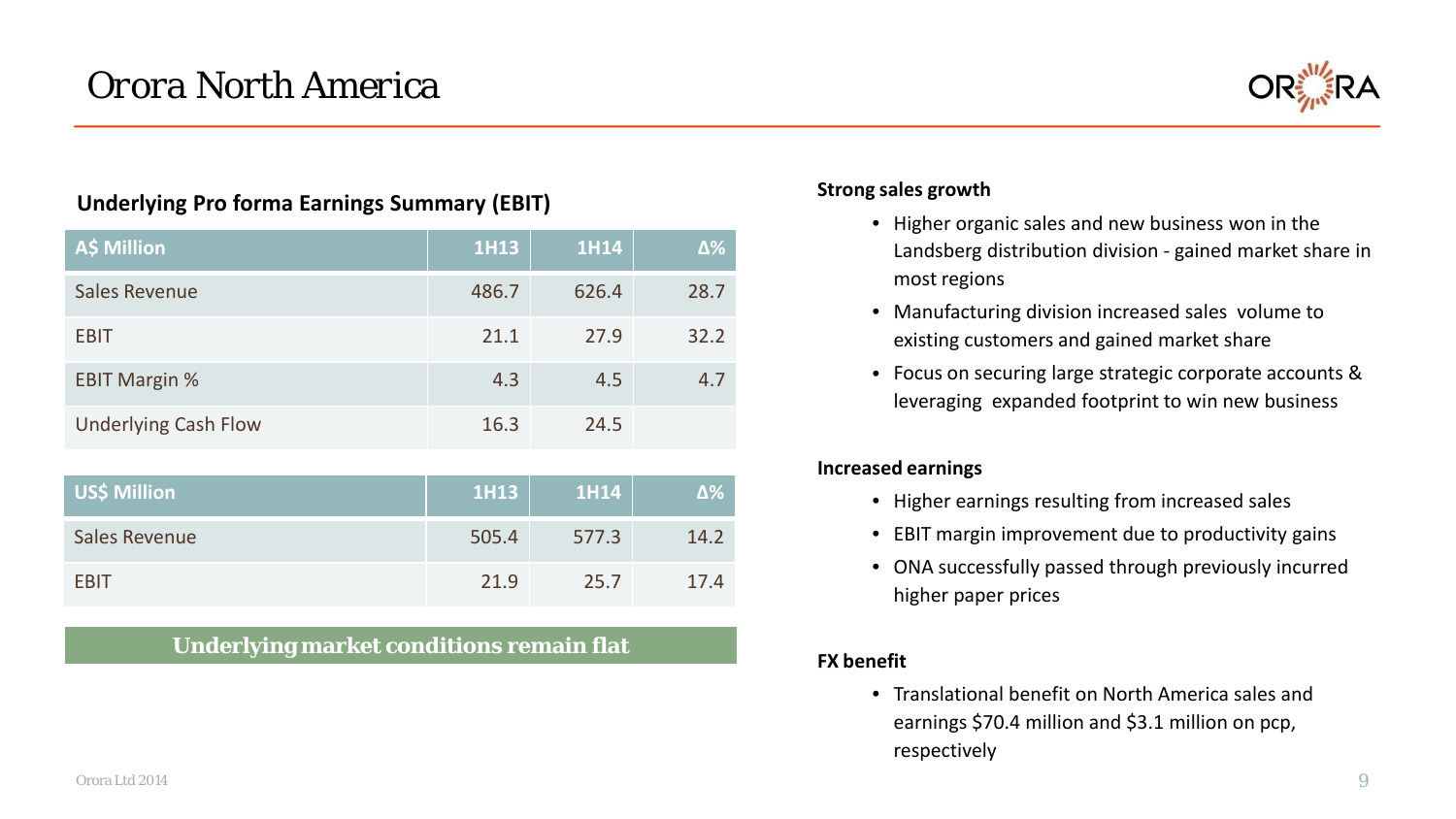# *North America EBIT growth*





**Strong organic growth, new business won & market share gain driving earnings Favourable FX benefit**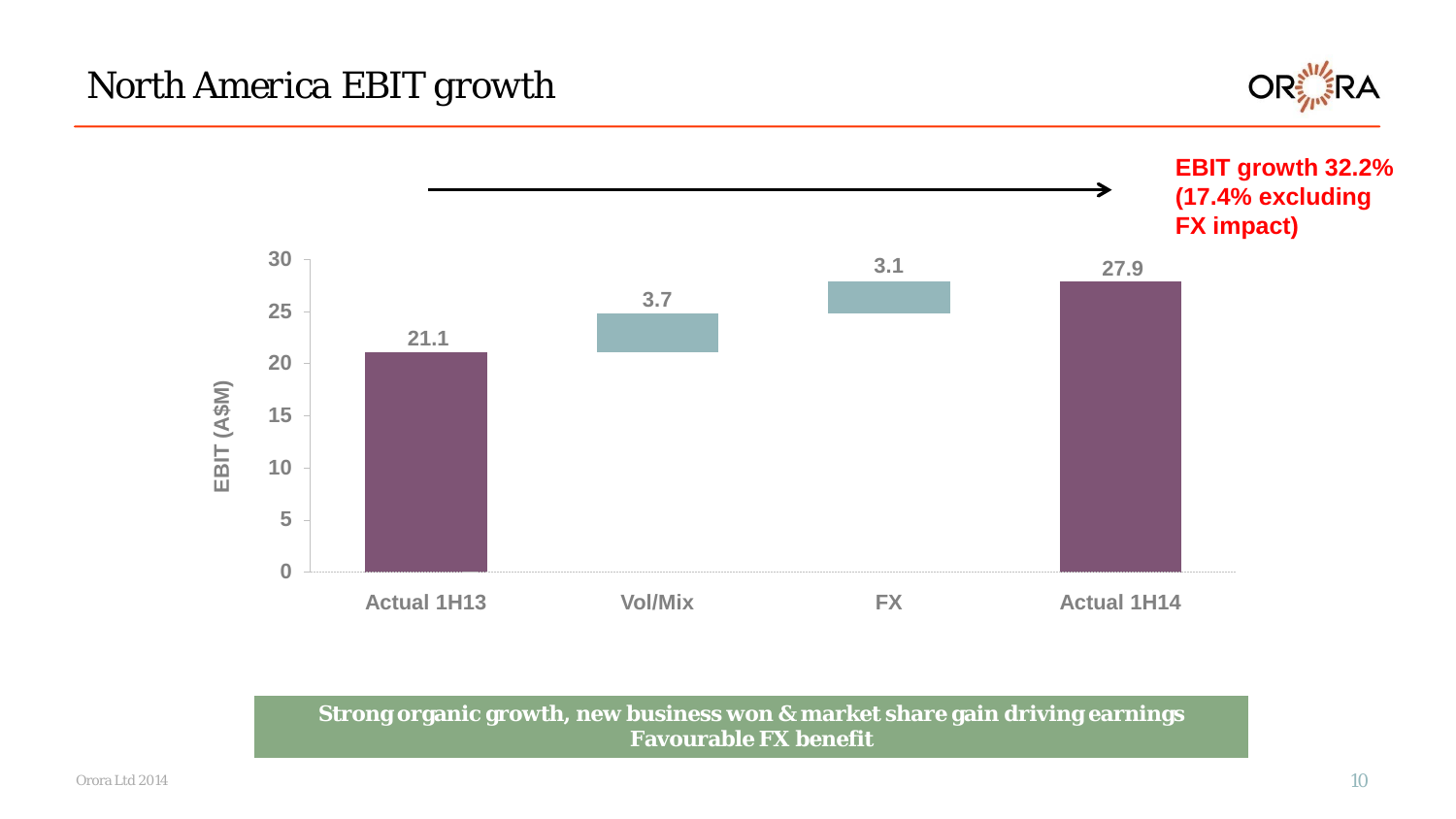

| <b>A\$ Million</b>                    | <b>Pro Forma</b> | <b>Pro Forma</b> |
|---------------------------------------|------------------|------------------|
|                                       | <b>1H13</b>      | 1H14             |
| <b>EBITDA</b>                         | 142.5            | 158.6            |
| Non Cash Items                        | $(45.3)^{(1)}$   | (6.7)            |
| <b>Movement in Working Capital</b>    | 30.9             | (4.9)            |
| <b>Base Capex</b>                     | (26.0)           | (32.7)           |
| <b>Underlying Operating Cash Flow</b> | 102.1            | 114.3            |
| <b>Cash Significant Items</b>         | (10.6)           | (42.8)           |
| <b>Operating Free Cash Flow</b>       | 91.5             | 71.5             |

**Earnings growth converted into cash flow generation**

 $<sup>(1)</sup>$  Prior period included sale and leaseback gains of \$30M and pension curtailment gain of \$15M.</sup> Proceeds from sale and leaseback are excluded from the above

- **Stable earnings streams from defensive end markets**
- **Average working capital to sales ratio improved to 10.8%**
	- Well managed in the Half and remains a key focus
- **Base capex trending to more normalised levels - expected to be \$80-90M per annum in the medium term**
	- Lower capex reflects significant capital invested in recent years
- **Cash significant items projects are progressing well**
	- Key projects implemented, Petrie and Thomastown closures, cost improvement program
	- Remaining spend of approximately \$20M over FY14 and FY15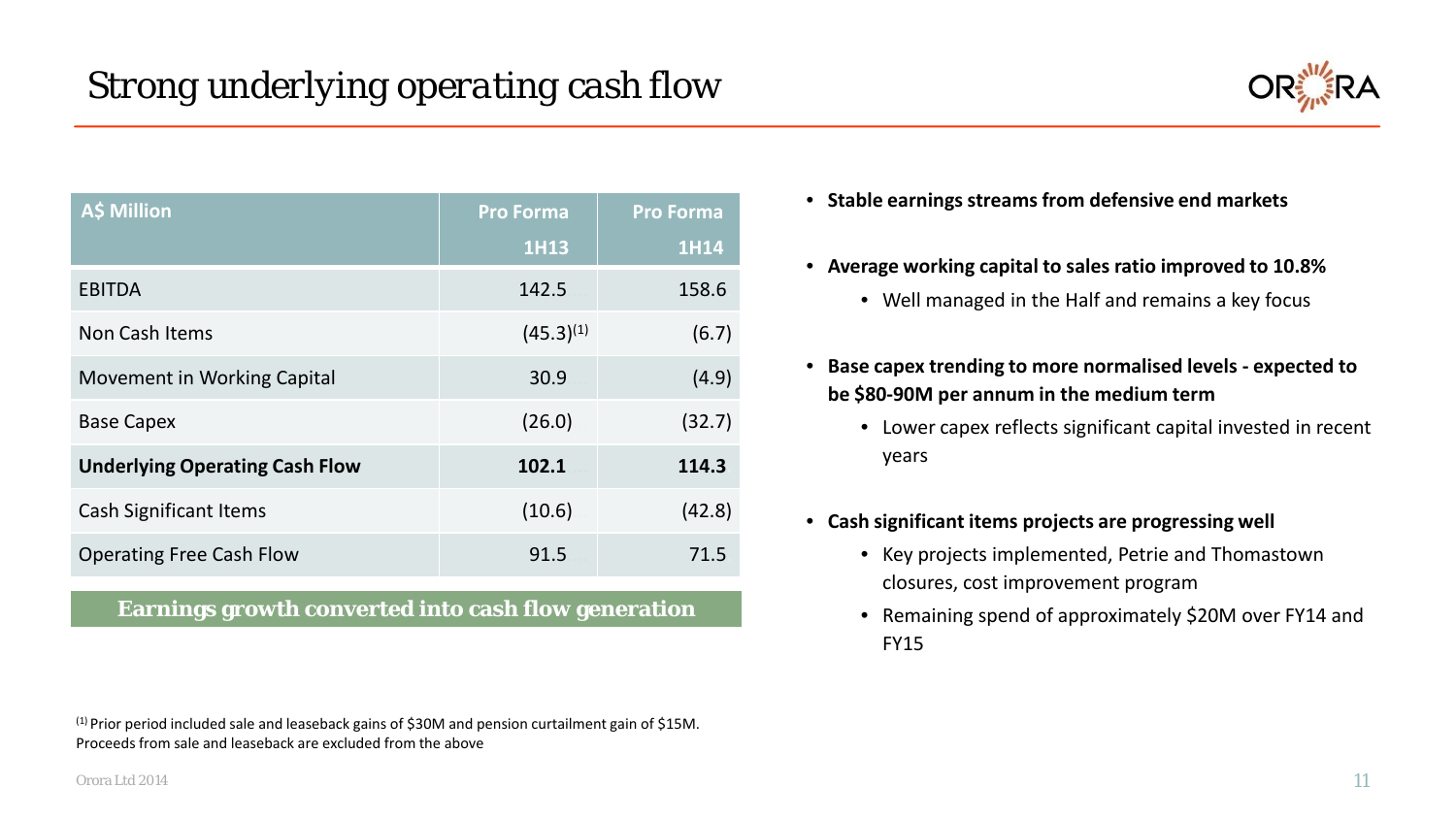# *Working capital performance*





**Average Working Capital to Sales(1) (%)**

**Strong inventory management Footprint rationalisation benefits**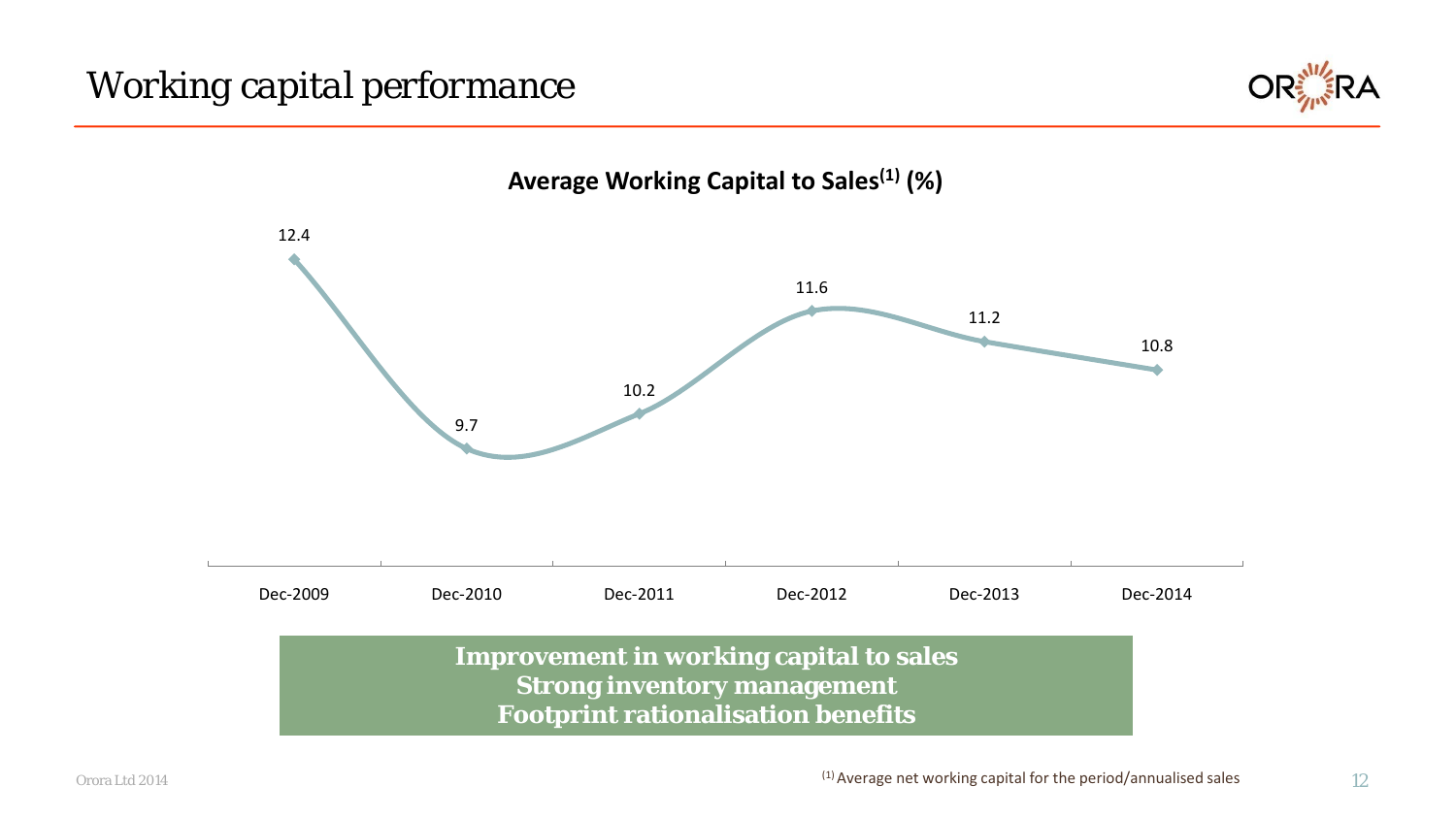

13

| A\$ Million                        | <b>Pro Forma</b><br>June 13 | <b>Actual</b><br><b>Dec 13</b> |
|------------------------------------|-----------------------------|--------------------------------|
| Funds Employed (period end)        | 1,978                       | 2,092                          |
| <b>Net Debt</b>                    | 696                         | 694                            |
| Equity                             | 1,282                       | 1,398                          |
| Pro forma Leverage (x)             | 2.7                         | 2.4                            |
| Pro forma RoAFE (%) <sup>(1)</sup> | 7.6                         | 9.4                            |

**Delivery on "self help" benefits anticipated to drive further strengthening of balance sheet**

# **Robust balance sheet**

- Leverage reduced to within Management target range of  $< 2.5x$
- Pro forma gearing is 33%
- Significant headroom in covenants and capacity
- Continued disciplined approach to expenditure and acquisitions
- Pro forma return on funds employed improved as earnings increased led by delivery of self help programs

(1) ROAFE is calculated as PBIT over average funds employed. The average funds employed for the pro forma ROAFE calculations at June and December 2013 are inclusive of the impact of the Fibre Division impairment booked in December 2013. The June 2013 pro forma ROAFE also includes B9 as though it was part of average funds employed for the full 12 month period (B9 was commissioned part way through FY13).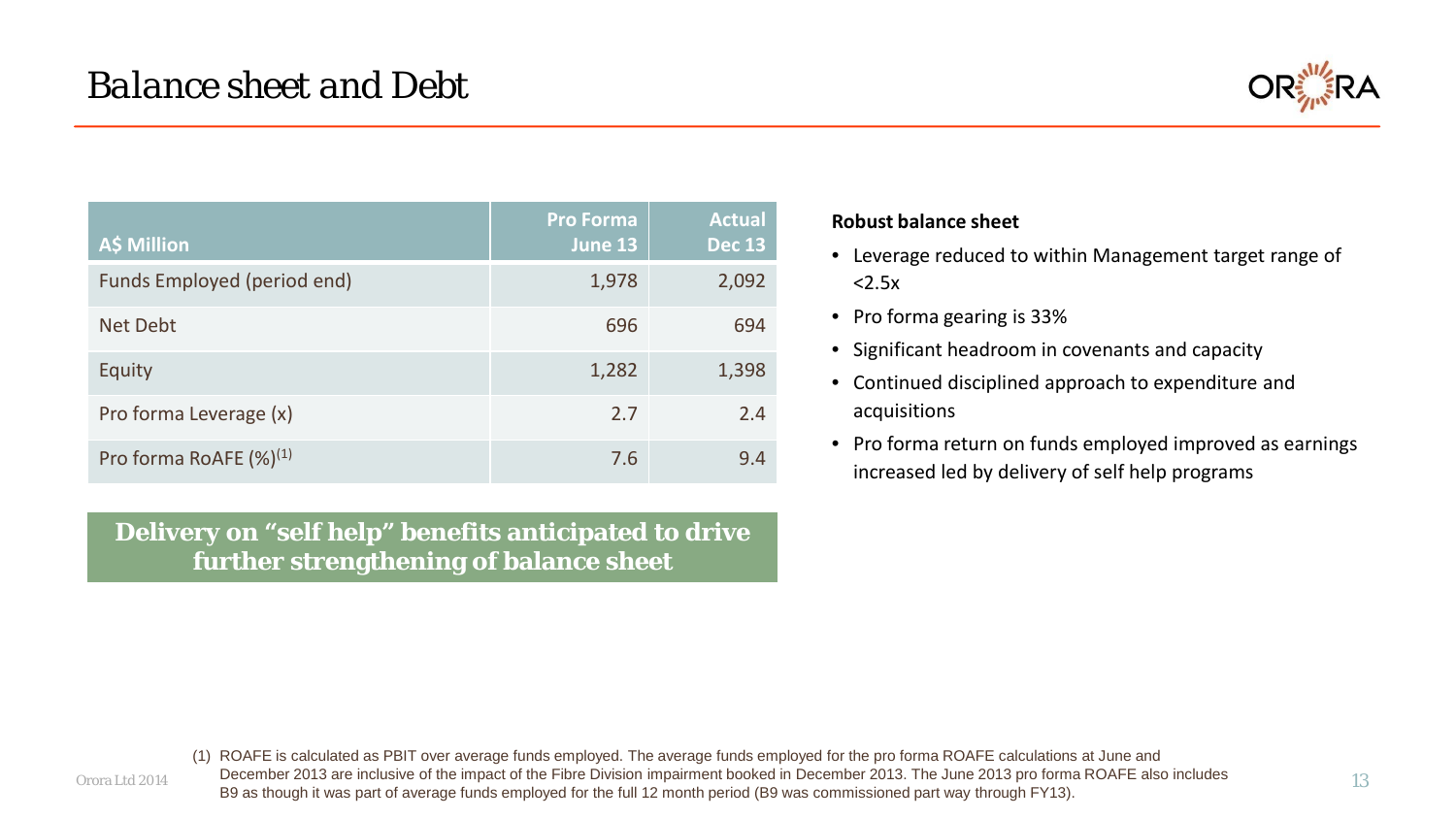

- **Increasing earnings driving strengthening of balance sheet** 
	- Pro forma leverage at Dec 13 2.4x EBITDA
- **Focus on sensible debt levels**
	- Target investment grade credit metrics
- **Appropriate use of free cash flow to augment longer term growth**
	- Sustainable dividend payout policy of 60% to 70%
	- Targeted bolt on M&A focused on enhancing core operations and/or improving industry structure
	- Growth investment hurdle rate 20% ROI by year 3
	- Capital management opportunities in absence of suitable growth investments

| <b>Total Debt Facility</b> | $$1,100$ million    |
|----------------------------|---------------------|
| Net debt at 1H14           | \$694 million       |
| Cash on hand at 1H14       | \$68 million        |
| Drawn Debt at 1H14         | \$762million        |
| <b>Undrawn Capacity</b>    | \$338 million       |
| Leverage at 1H14           | 2.4x $FBITDA^{(1)}$ |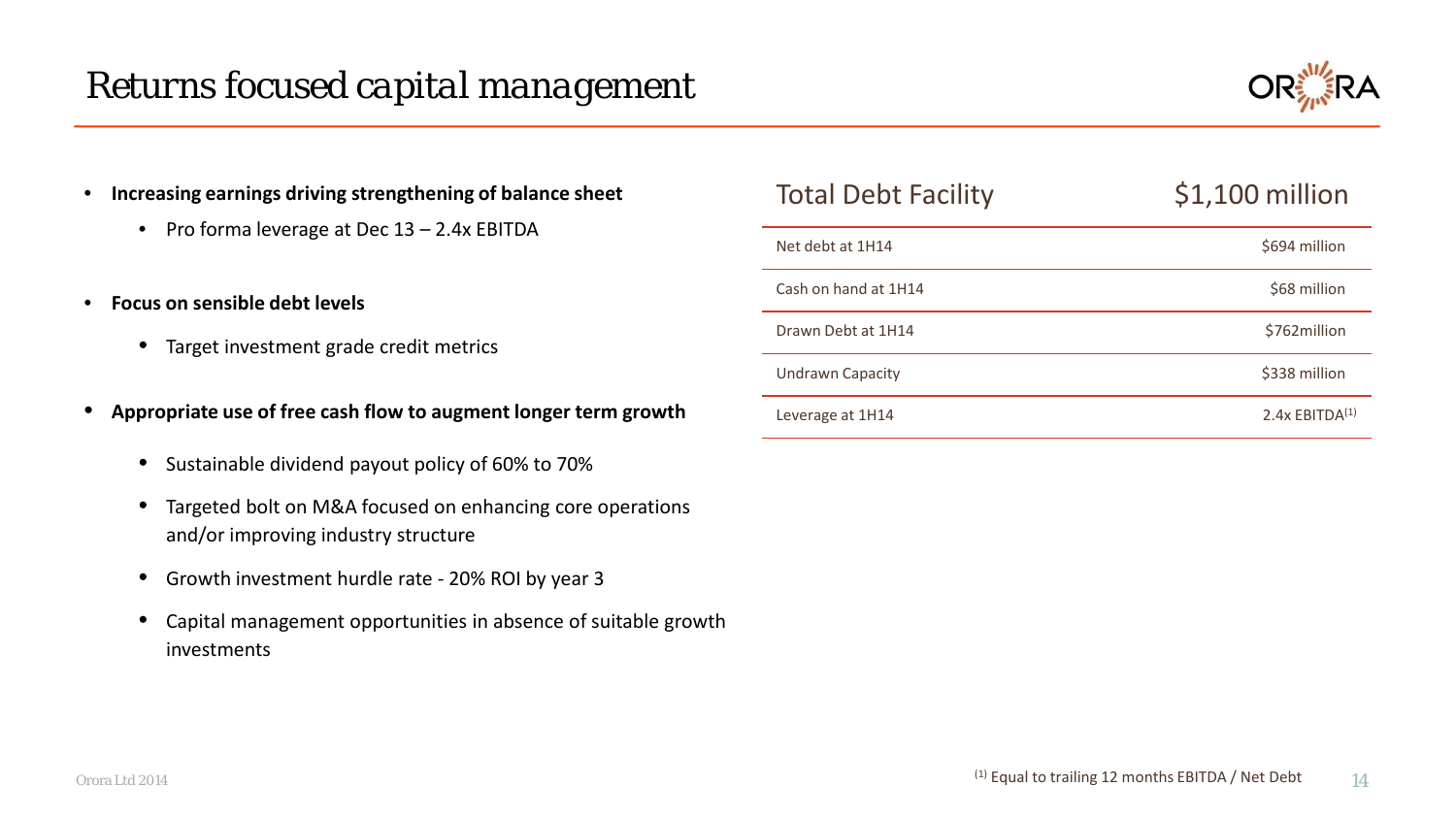# *Continued commitment to a proven strategy*



| <b>Focused portfolio</b>                         | <b>Well invested</b><br>businesses            | <b>Significant</b><br>"self help" earnings<br>opportunity | <b>Strong operating</b><br>cash flow                    | <b>Returns</b><br>focused capital<br>management                    |                           |
|--------------------------------------------------|-----------------------------------------------|-----------------------------------------------------------|---------------------------------------------------------|--------------------------------------------------------------------|---------------------------|
| • Multi-year transformation<br>journey - ongoing | • Investment for growth &<br>cost improvement | • B9 benefits                                             | • Stable earnings streams                               | • Sustainable dividend<br>payouts                                  |                           |
| • Divest non-core businesses                     | • Organic growth - Beverage                   | • Footprint rationalisation<br>• Cost improvement         | • Strong balance sheet<br>· Significant capital already | • Dividends to be franked to<br>the extent practicable             | Creation                  |
| • Footprint relative<br>to market                | • World-class recycled paper<br>mill          | initiatives<br>• \$30-40m of total benefit                | invested<br>• Proposed dividend payout                  | • M&A to enhance value -<br>"close to the core"                    | Value                     |
| • From 9 segments to 4                           | • Strategic acquisitions                      | expected to be realised in<br><b>FY14</b>                 | ratio 60 - 70%                                          | • ROI hurdle - $20\%$ <sup>(1)</sup>                               | der<br>$\bar{\mathbf{p}}$ |
|                                                  | • Investment in innovation                    |                                                           | • Disciplined expenditure<br>approach                   | • Capital management<br>options in absence<br>of growth investment | ဖွ<br><b>Ieurs</b>        |

### **Disciplined operating framework & culture of Outperformance**





 $\left(\frac{1}{2}\right)$ Talent



 $$$ \$\$ Low Cost

**Cultural engagement program underway, leveraging Amcor DNA to create the "Orora Way" & drive future success**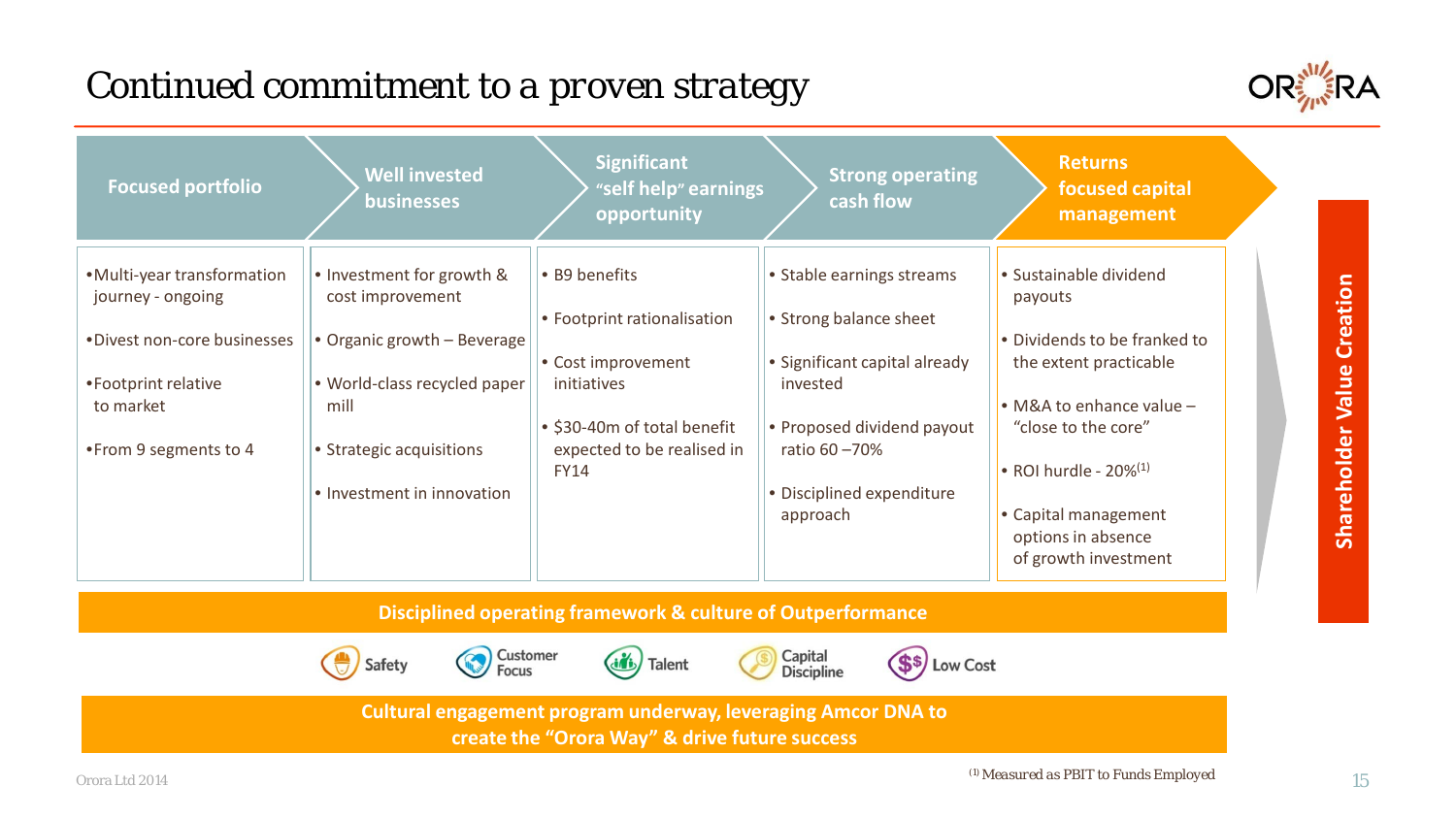

- Continue to deliver on the cost improvement initiatives in 2014 with pro forma operating earnings (measured as EBIT) to be higher than that reported in 2013, subject to global economic conditions
- On track to deliver \$30 \$40M of total cost reduction benefit in 2013/14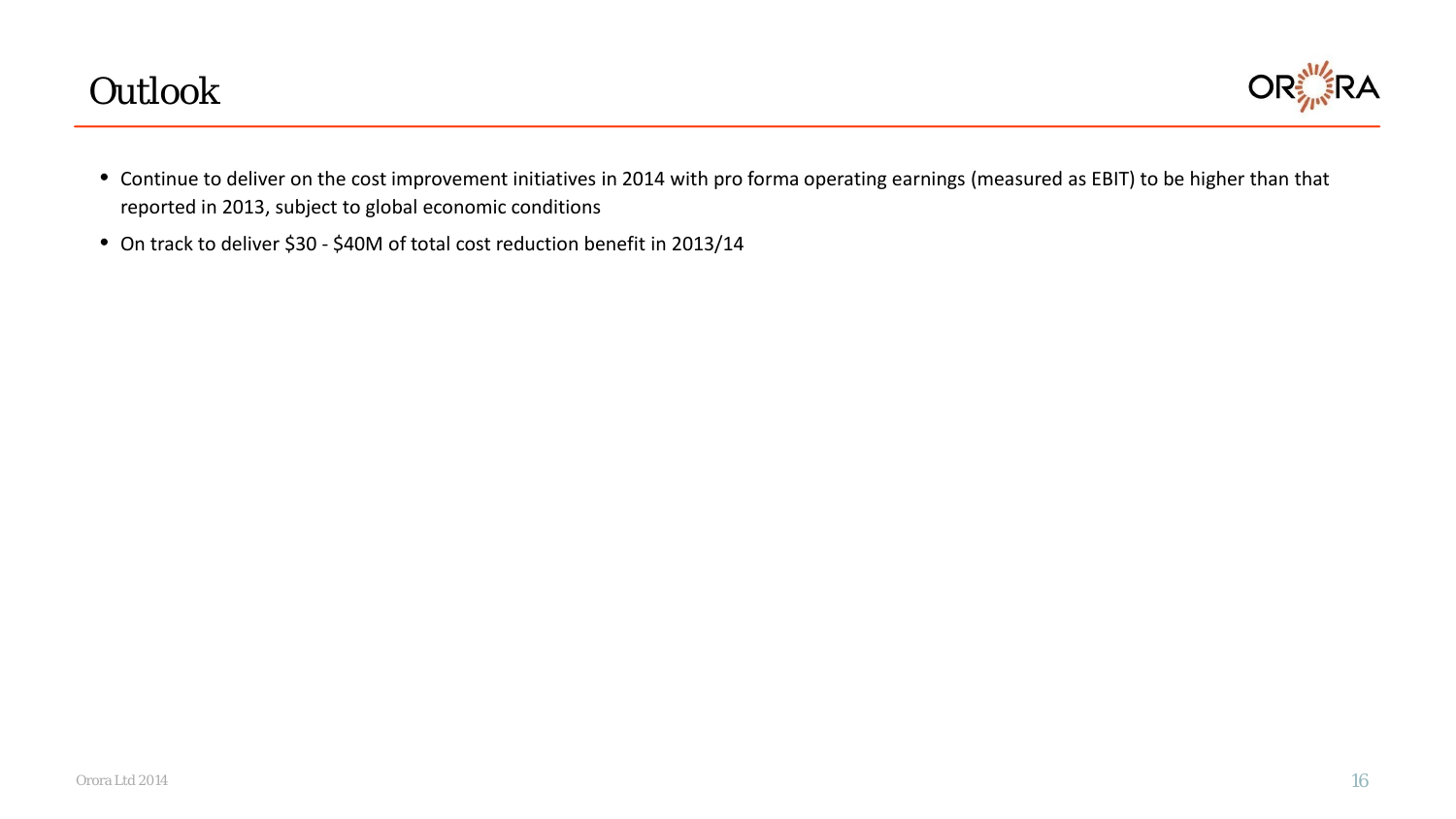

- Strong, well-positioned core business
	- Continue to invest in core operations
	- Stable, defensive earnings streams
- Near term earnings growth within Orora's direct control
	- On track to deliver \$30–40M of total cost benefit in FY14
	- \$16M of cost benefits delivered in 1H14
	- Depreciation benefit from impairment and increase in corporate costs will impact remainder of FY14
- Developing pipeline of strategic M&A opportunities
	- Disciplined approach to growth
- Focus on developing reputation for delivering shareholder value
	- Initial dividend in line with guidance of 60-70% payout ratio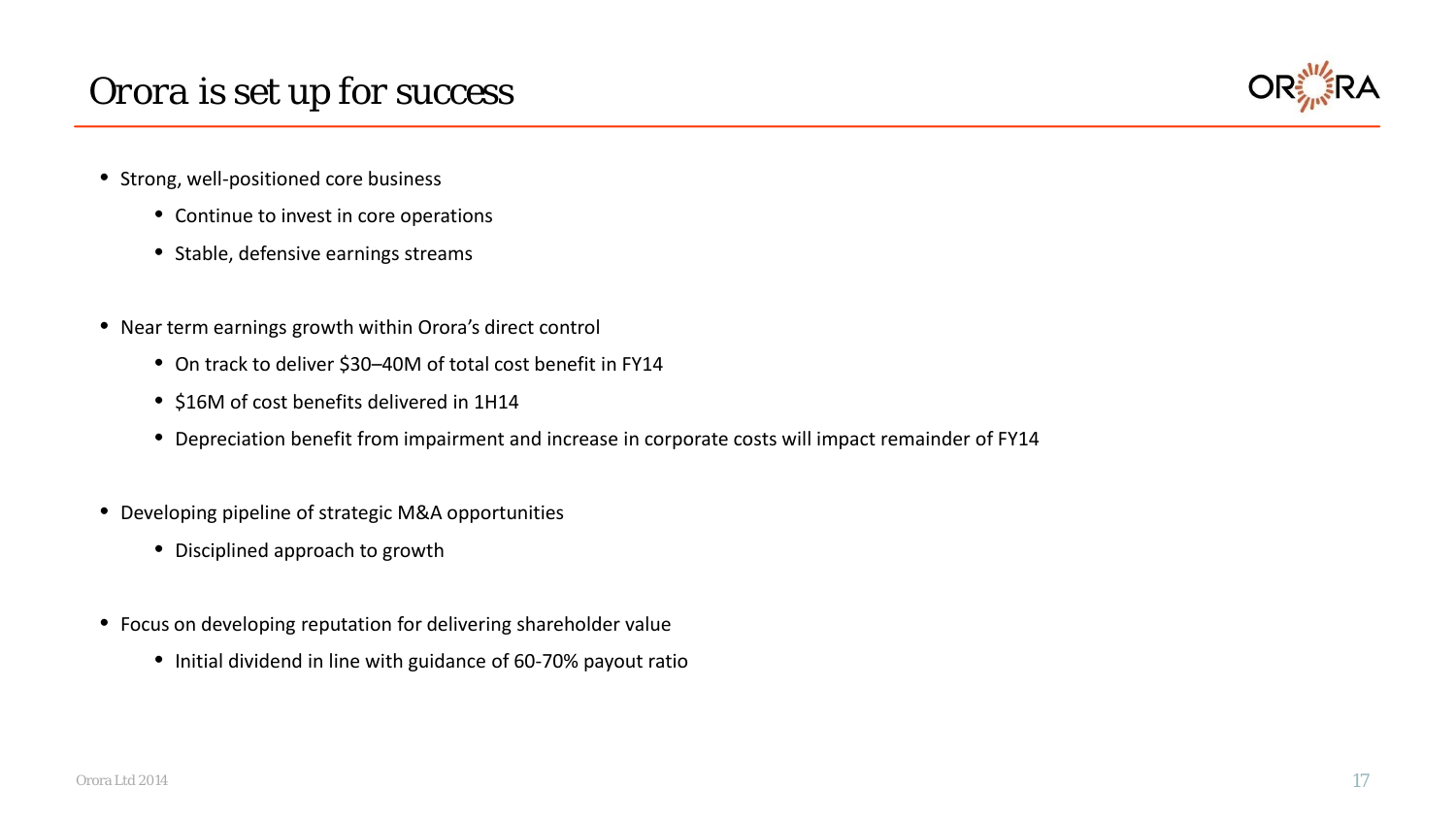

# *Appendix slides*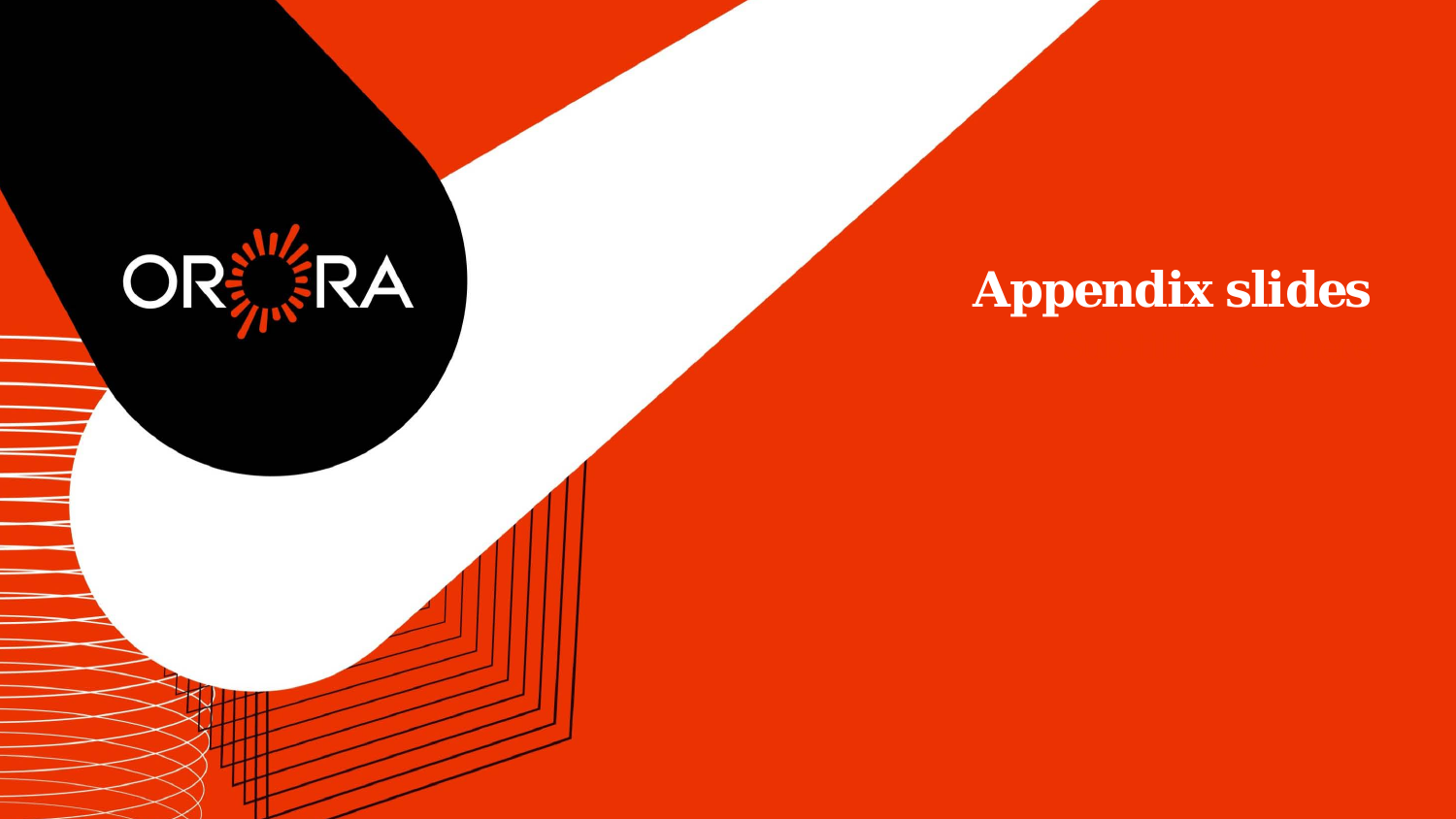

| (A\$M)                                       | 1H14    |
|----------------------------------------------|---------|
| <b>Sales</b>                                 | 1,609.8 |
| <b>EBITDA</b>                                | 158.6   |
| <b>EBIT</b>                                  | 97.3    |
| Interest (as per Scheme Booklet assumptions) | (22.0)  |
| Pro forma profit before tax                  | 75.3    |
| Tax (as per Scheme Booklet assumptions)      | (23.2)  |
| Pro forma profit after tax                   | 52.1    |
| Dividend – cps                               | 3.0     |
| Dividend - \$                                | 36.0    |
| Payout ratio                                 | 70%     |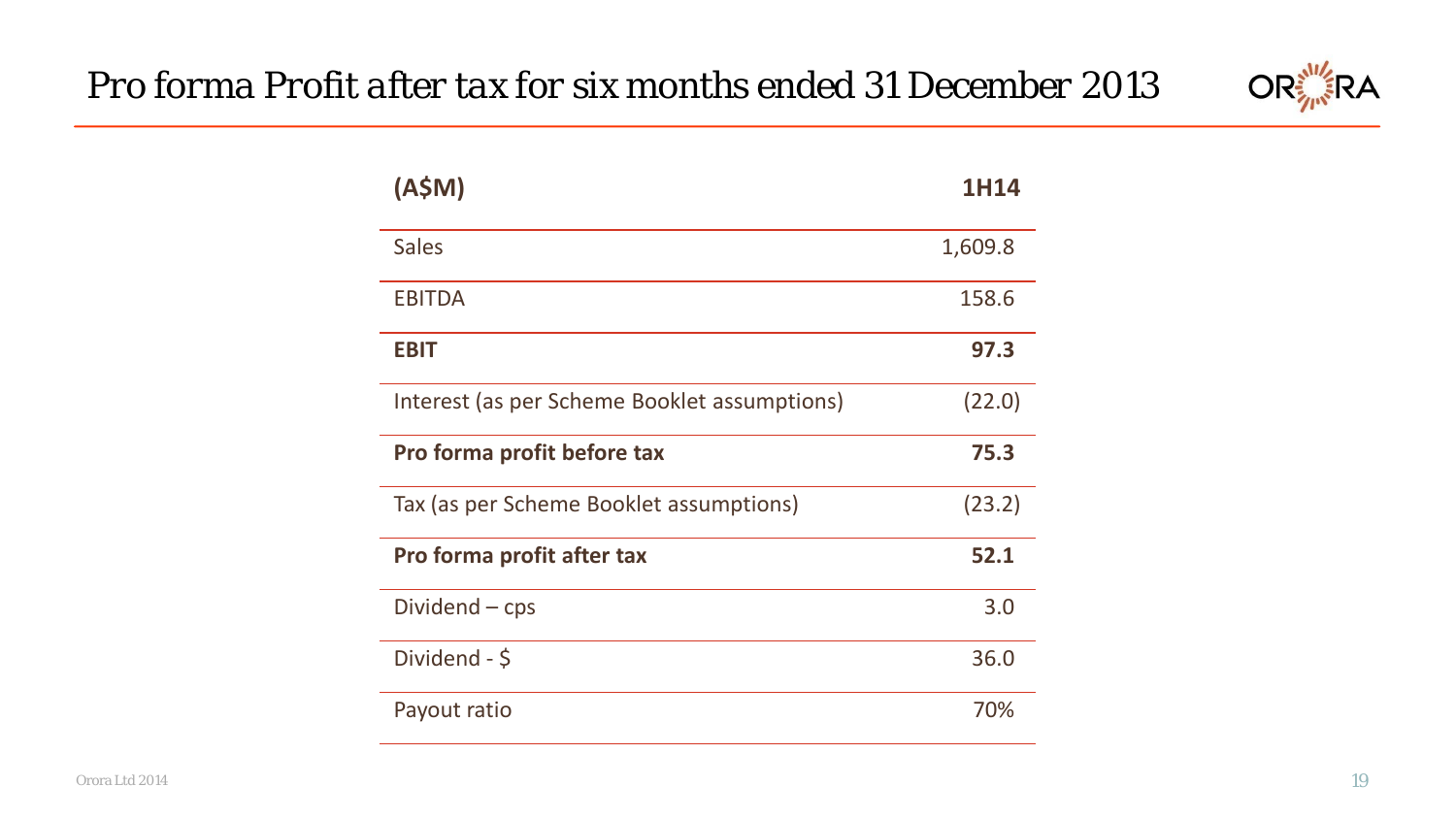# *The Orora Limited Group - Background*



| <b>Australasia</b>     |                        | North America |
|------------------------|------------------------|---------------|
| Pro Forma FY13 Revenue | A\$1,888m              | A\$1,007m     |
| Pro Forma FY13 PBITDA  | A\$193m <sup>1</sup>   | A\$52m        |
| Pro Forma FY13 PBIT    | A\$106m <sup>1,2</sup> | A\$44m        |
| Manufacturing plants   | 26                     | 10            |
| Countries              |                        |               |
| Employees              | 3,800                  | 1,900         |

nnn 11





- The Fibre operating division produces corrugated boxes, cartons and sacks and manufactures recycled paper.
- The business has the number one position in cartons and sacks, and the number two position in corrugated and recycled paper in Australia.
- The Beverage operating division produces
	- aluminium beverage cans, glass bottles and wine closures.
- The business has the number one position in beverage cans, and the number two position in glass bottles and wine closures in Australia.

### **Fibre <b>Beverage Beverage Beverage Research America**



- The Landsberg business group purchases, warehouses, sells and delivers a wide range of packaging and other related materials.
- The business has integrated corrugated sheet and box manufacturing and equipment sales capabilities.

<sup>1.</sup> Includes approximately \$17 million in additional corporate costs associated with operating Orora as a standalone entity

<sup>2.</sup> Includes a reduction of approximately \$21 million in depreciation associated with an estimated reduction in the carrying value of Orora's assets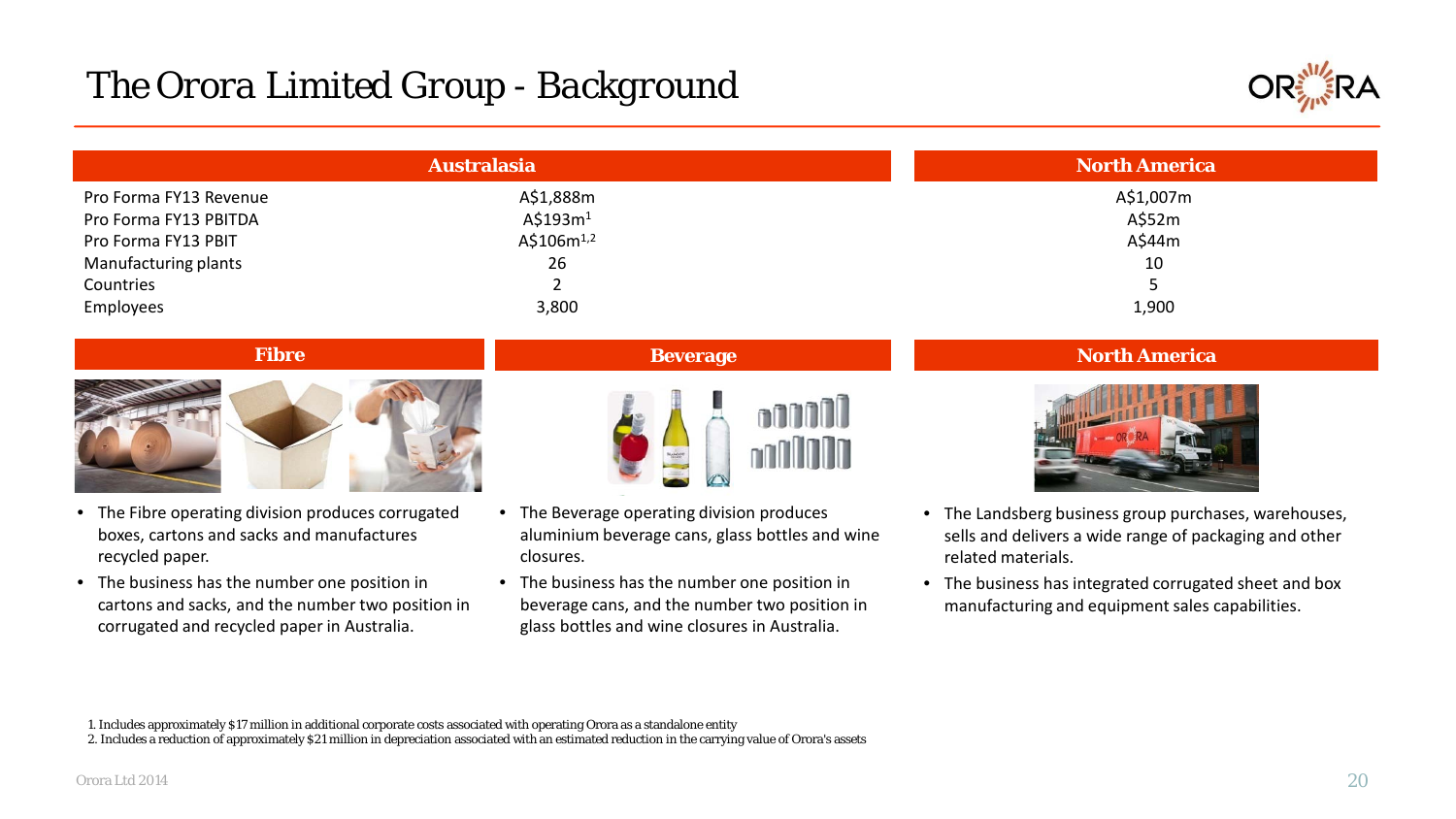# *Regional Strength*



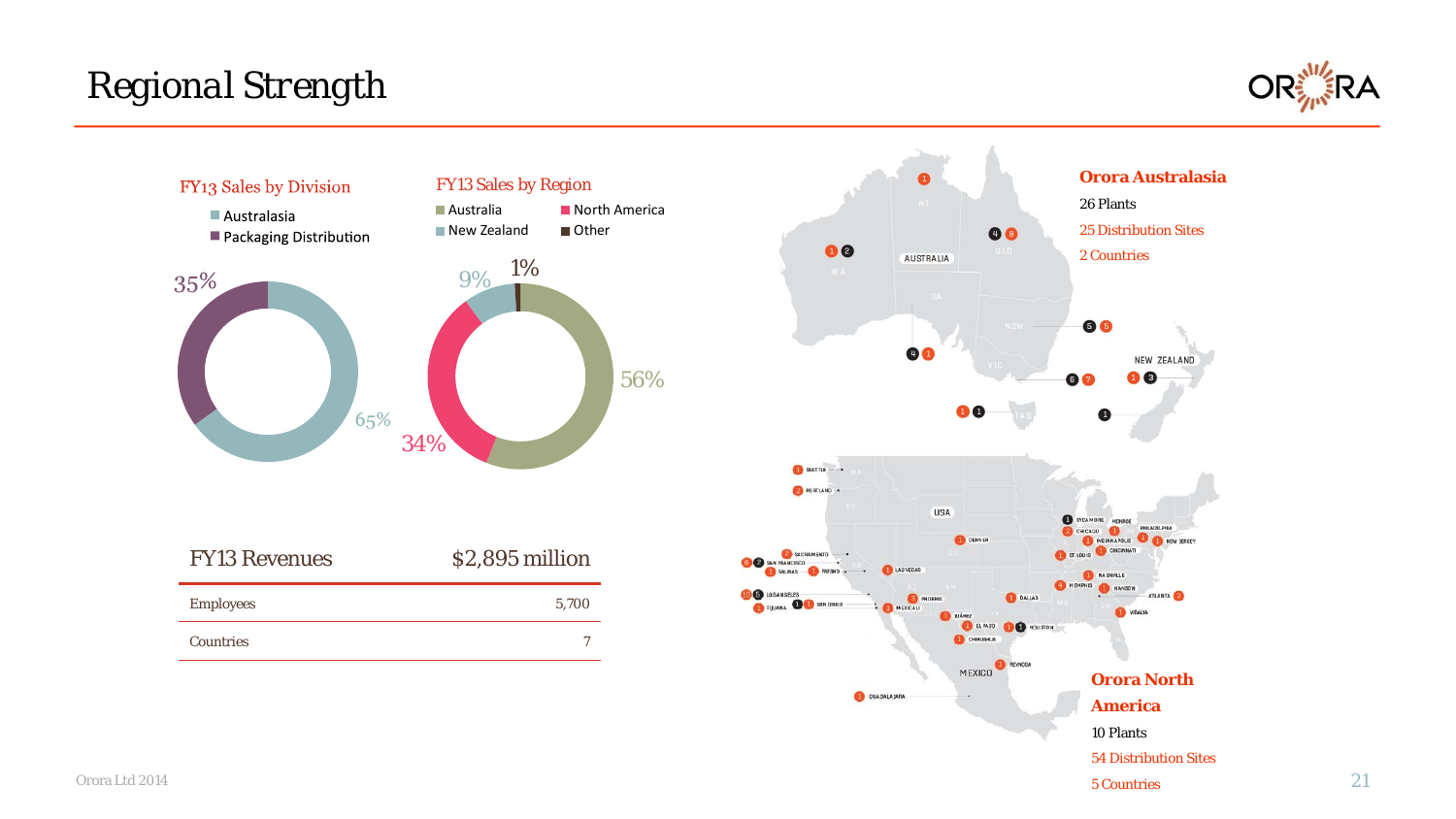# *Orora Australasia*



- A portfolio of scale businesses with leading positions in their respective markets
- Predominantly services the defensive food and beverage segments
- 3,800 employees across 26 plants and 25 distribution centres
- Focused on fibre (recycled paper, corrugated boxes, cartons and sacks and distribution of packaging materials) and beverage (glass bottles, beverage cans and wine closures) packaging within Australia and New Zealand

### **Overview <b>Sales breakdown**



### **Fibre business Beverage business Beverage business**

- The Beverage operating division produces aluminium beverage cans, glass bottles and wine closures
- The business has the number one position in beverage cans, and the number two position in glass bottles and wine closures in Australia
- Manufacturing footprint covering Eastern Australia, Western Australia and New Zealand with 6 beverage can plants as well as glass and wine closure operations

- The Fibre operating division produces corrugated boxes, cartons and sacks and manufactures recycled paper
- The business has the number one position in cartons and sacks, and the number two position in corrugated and recycled paper in Australia
- Integrated operations with recycled paper (annual capacity of 400,000 tonnes) manufactured for use in the corrugated box operations
- Predominantly supplies products to the Australian and New Zealand markets with more than 65% of sales to the defensive food and beverage segments